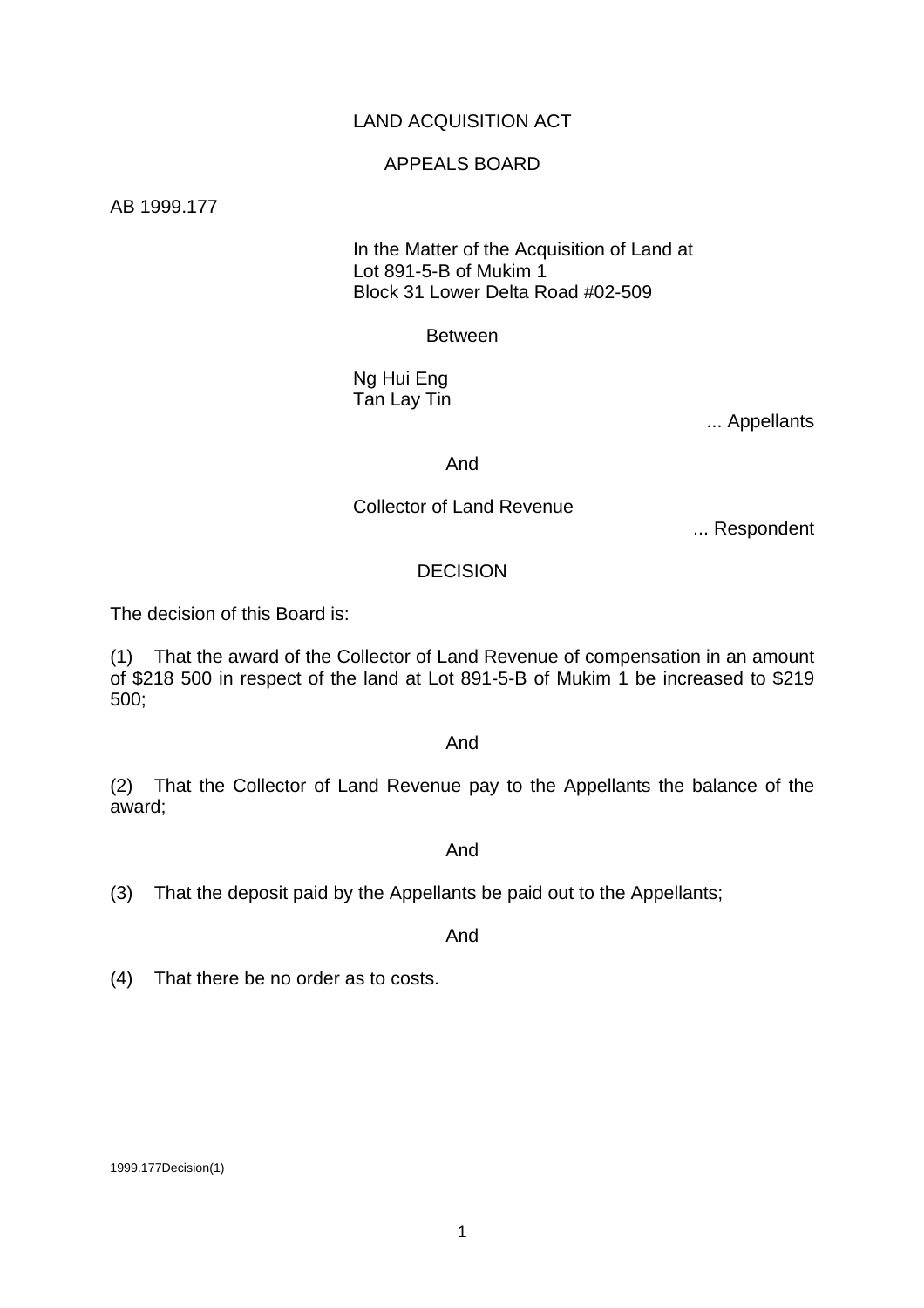# BRIEF STATEMENT OF REASONS

The reasons for the Decision/Order are:

(1) The acquired land comprises a residential flat of about 82sm in area at Block 31 Lower Delta Road #02-509 of which the Appellants were at the time the award was made the proprietors for the residue of the term of 99 years which would have expired on 30 June 2071. Block 31 Lower Delta Road is a 5 Storey HDB walk-up residential building comprising on each storey a row of 8 residential 4 Room (Improved) flat units. The acquired land is an intermediate flat on the 2nd Storey.

(2) At the inquiry held under s 10 the Appellants claimed \$420 000 for the acquired land. On 4 October 1999 the Collector of Land Revenue made an award of \$218 500 as the compensation which in his opinion should be allowed for the acquired land.

(3) The Appellants appeal against the award on the ground that it is inadequate. In their amended petition of appeal the Appellants claim \$342 095 as to \$315 000 for the price they paid for the acquired land in 1997, \$24 095 for repairs carried out after the purchase and \$3 000 for "transport costs" which the parties agree to be a reference to reasonable expenses under s 33(1)(e). The Appellants do not say what the relevant date is for the purpose of s 33(1)(a) or what the market value of the acquired land was as at the relevant date.

(4) Section 33 of the Land Acquisition Act provides:

(1) In determining the amount of compensation to be awarded for land acquired under this Act, the Board shall ... take into consideration the following matters and no others:

(a) the market value -

 $(i)$  ...

(C) as at 1st January 1995 in respect of land acquired on or after 27th September 1995;

(ii) as at the date of publication of the notification under section 3(1) ... or

(iii) as at the date of publication of the declaration made under section 5,

whichever is the lowest;

...

(e) if, in consequence of the acquisition, [the person interested] is compelled to change his residence ... the reasonable expenses, if any, incidental to that change ....

(5) No notification under s 3(1) was published. The declaration made under s 5 was published on 31 March 1999.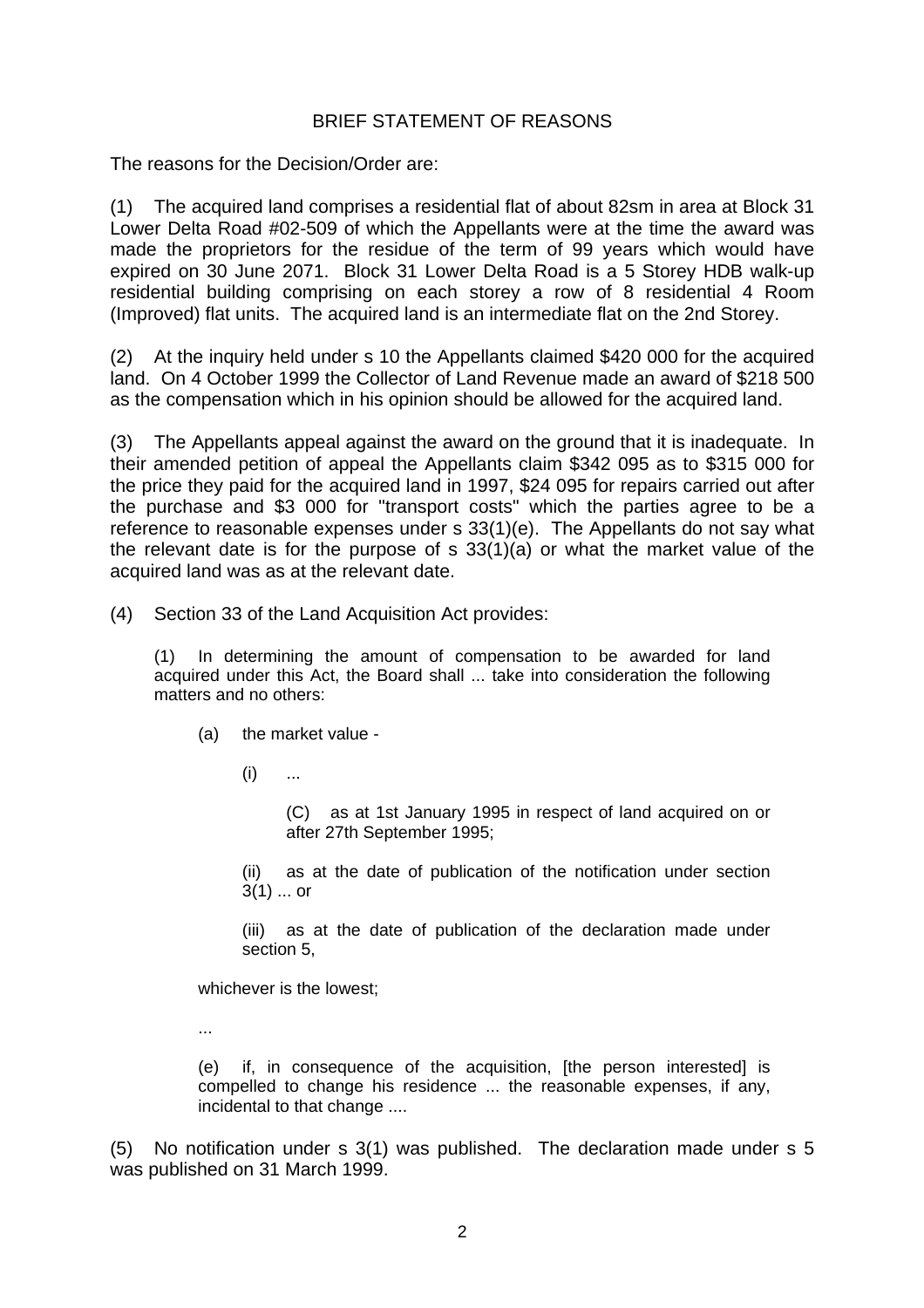(6) Mr Wong Kum Sek of Wong Kum Sek Valuers & Property Consultants testifying for the Appellants said that the market value of the acquired land as at January and May 1997 was \$315 000. He referred to the price paid by the Appellants for the acquired land. The contract was made in January 1997 and the purchase was completed in May 1997. He said that the market value as at 1 January 1995 was \$270 000. He agreed that the market value as at 1 January 1995 was lower than as at 31 March 1999.

(7) Mr Dennis S K Low of Associated Property Consultants Pte Ltd testifying for the Collector of Land Revenue said that the market value of the acquired land was \$218 500 as at 1 January 1995 and \$270 000 as at 7 October 1998. 7 October 1998 is the date of an event which is not relevant for the purpose of this appeal. There is no evidence as to the market value of the acquired land as at 31 March 1999 but Mr Low also said that it was lower as at 1 January 1995 than as at 31 March 1999. He referred to the following sale transactions among others in his report dated 10 November 1998:

| Property                       | Area | Price               | <b>Contract Date</b> |
|--------------------------------|------|---------------------|----------------------|
| 1 BI 31 Lower Delta Rd #01-507 | 85sm | \$220 000 22 Jul 95 |                      |
| 2 BI 31 Lower Delta Rd #02-507 | 82sm | \$211 500 29 Jul 95 |                      |
| 3 BI 31 Lower Delta Rd #05-507 | 82sm |                     | \$230 000 15 Oct 95  |

He then referred to the HDB Resale Price Indices for 1995 and concluded that the market value of the acquired land as at 1 January 1995 was \$218 500. He admitted that he did not know the methodology for deriving the indices.

(8) Mr Bill Moh also of Associated Property Consultants Pte Ltd produced printouts from the computer database of his company for transactions between January 1994 and January 1996 relating to apartments in Block 31 Lower Delta Road. Apart from those disclosed in the report dated 10 November 1998 and mentioned above there were nine transactions including the following:

|    | Property                       | Area             | Price     | <b>Contract Date</b> |
|----|--------------------------------|------------------|-----------|----------------------|
| 1. | BI 31 Lower Delta Rd #02-519   | 82 <sub>sm</sub> | \$190 000 | 1 Mar 94             |
| 2  | - BI 31 Lower Delta Rd #04-515 | 82sm             | \$140 000 | 1 Apr 94             |
| 3  | BI 31 Lower Delta Rd #05-513   | 82sm             | \$128 000 | 1 May 94             |
| 4  | BI 31 Lower Delta Rd #04-507   | 82 <sub>sm</sub> | \$250 000 | 13 Oct 95            |
| 5. | BI 31 Lower Delta Rd #01-507   | 85sm             | \$220 000 | 1 Nov 95             |
| 6. | BI 31 Lower Delta Rd #02-507   | 82 <sub>sm</sub> | \$211 500 | 1 Nov 95             |
|    | BL31 Lower Delta Rd #05-505    | 82sm             | \$198 000 | 3 Nov 95             |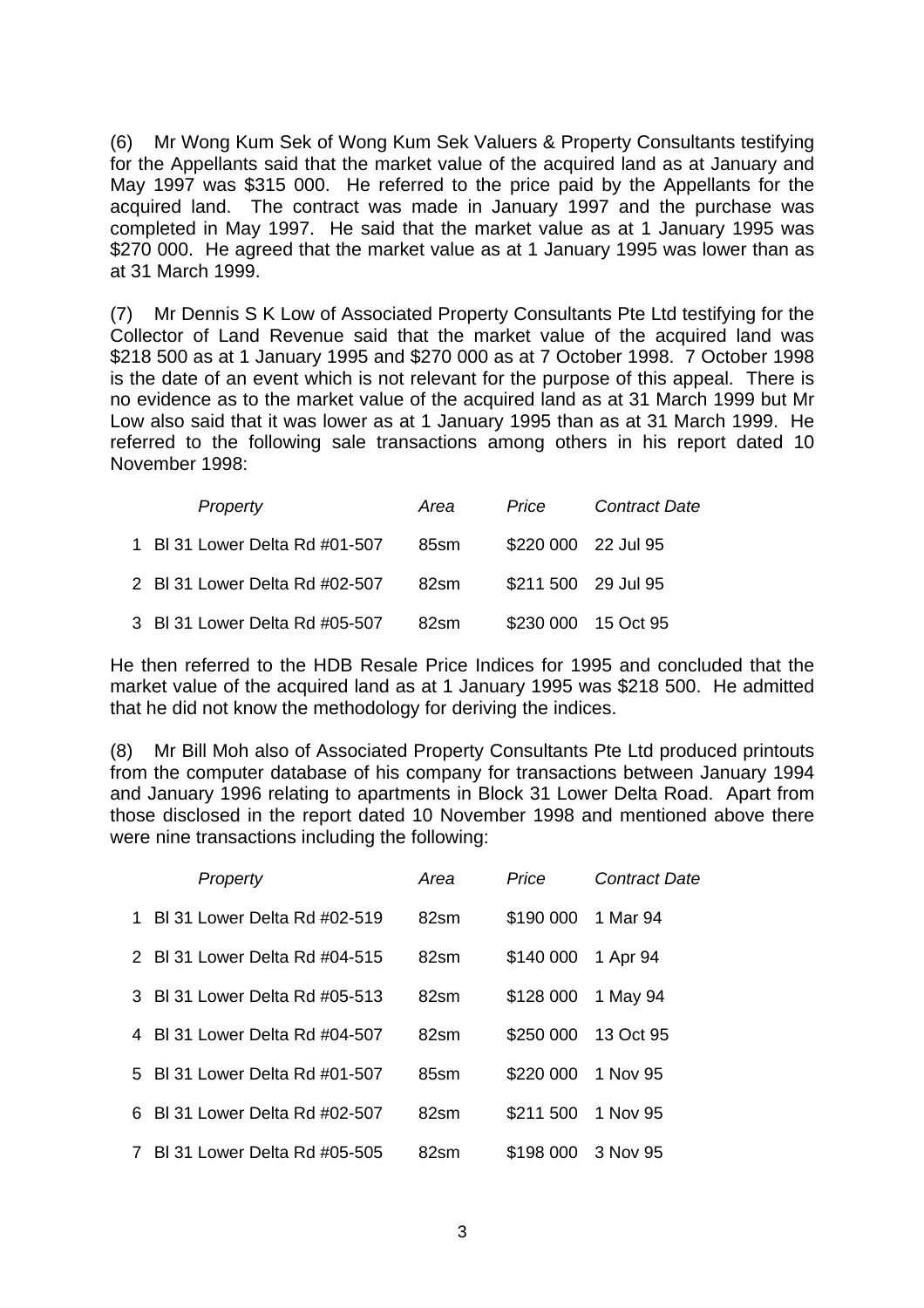(9) The Collector of Land Revenue agreed for the purpose of this appeal that the value of the consideration in respect of the purchase of the acquired land by the Appellants was \$315 000 and that such value had been stated by or with the knowledge or consent of the Appellants in a document required to be delivered to a public officer under the provisions of a written law and accepted by him at that value for the purpose of assessing the duty payable on the value within the meaning of s 33(5)(d) and that such statement was made within two years of 31 March 1999.

(10) Mr Chiam of counsel for the Appellants submitted that the market value of the acquired land for the purpose of this appeal was \$315 000. He referred to s 33(5)(d) which provides:

(5) For the purposes of subsection (1)(a) -

...

(d) if any land in respect of which a value has been stated by or with the knowledge or consent of the owner thereof in any ... document required to be ... delivered to any public officer under the provisions of any written law and accepted by him at that value for the purposes of assessing the duty payable thereon where the statement was made within two years of the date of the notification under section 5(1) in respect of the land, the market value of the acquired land at the date of the statement shall be deemed not to exceed the value therein contained ....

(11) Alternatively the Appellants claim \$297 095 by substituting \$270 000 for the market value of the acquired land as at 1 January 1995 for the price paid.

(12) s 33(5)(d) does not provide that the market value of the acquired land whether as at 1 January 1995 or as at the date of publication of the declaration made under s 5 or as at any other date shall be deemed to be the value stated in the document. What it does provide is that the market value as at the date of the statement shall be deemed not to exceed such value. It provides an upper limit to the market value as at the date of the statement for the purpose of s 33(1)(a) and this Board holds accordingly. On the admitted facts in this appeal the market value as at the period January to May 1997 is deemed not to exceed \$315 000. It may be \$315 000 or it may be less than that. The market value as at some other date may be less than \$315 000 or it may be more than that. See *Teng Fuh Holdings Pte Ltd v Collector of Land Revenue* [1988] SLR 44.

(13) One of the matters that this Board is required to take into consideration is the market value as at one of the three dates mentioned in s 33(1)(a) whichever is the lowest. In so far as the market value as at any date in the period January to May 1997 is relevant then for the purpose of s 33(1)(a) such market value (i.e. the market value as at the January to May 1997 date) is deemed not to exceed \$315 000.

(14) On the facts admitted and the evidence adduced this Board finds:

 (a) that for the purpose of s 33(1)(a) the market value of the acquired land was the lowest as at 1 January 1995;